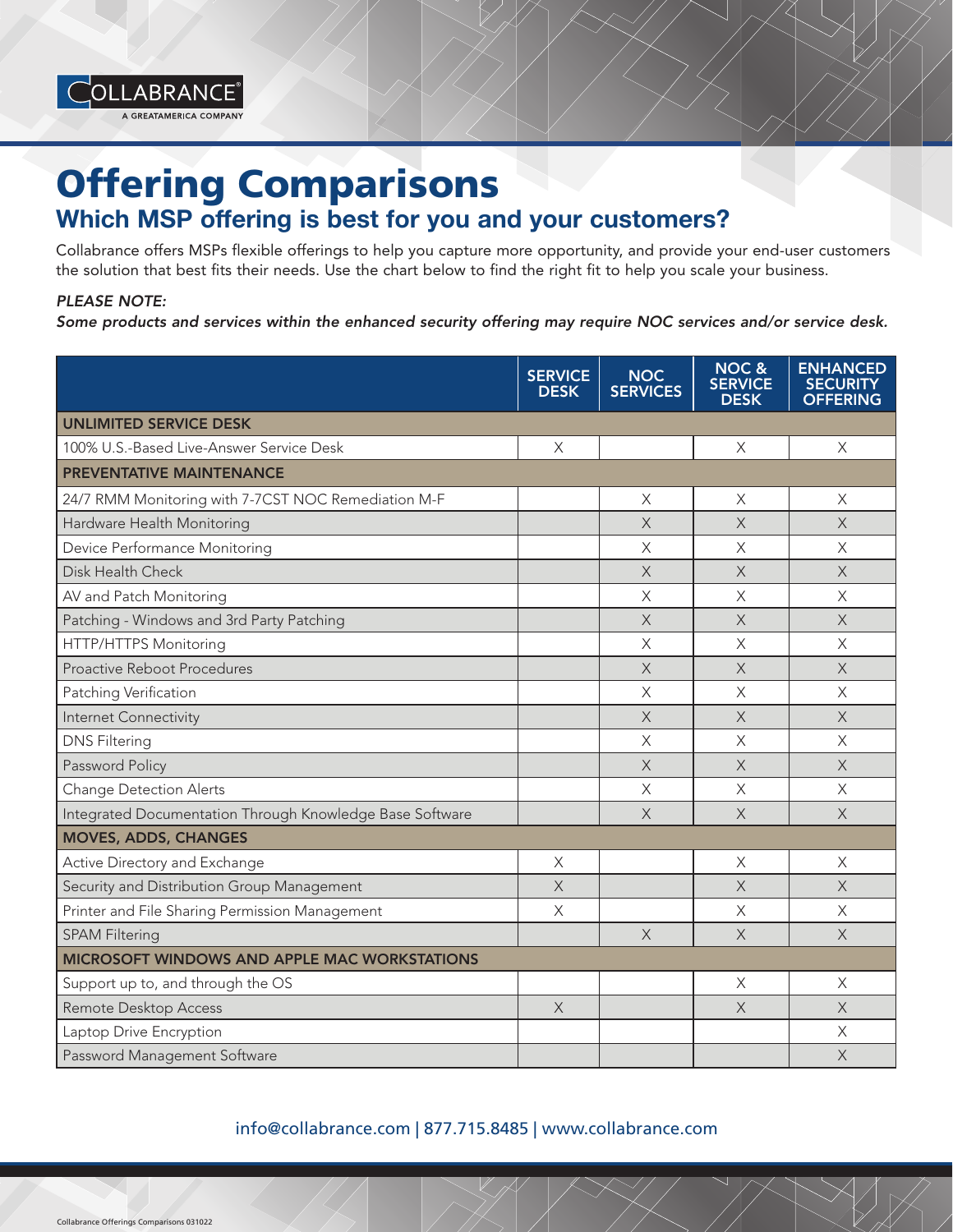

|                                                        | <b>SERVICE</b><br><b>DESK</b> | <b>NOC</b><br><b>SERVICES</b> | NOC&<br><b>SERVICE</b><br><b>DESK</b> | <b>ENHANCED</b><br><b>SECURITY</b><br><b>OFFERING</b> |
|--------------------------------------------------------|-------------------------------|-------------------------------|---------------------------------------|-------------------------------------------------------|
| <b>MOBILE DEVICES (SMARTPHONES / TABLETS)</b>          |                               |                               |                                       |                                                       |
| Email Account Setup                                    | X                             |                               | X                                     | X                                                     |
| ActiveSync                                             | $\times$                      |                               | $\overline{X}$                        | $\times$                                              |
| <b>EMAIL SOLUTION</b>                                  |                               |                               |                                       |                                                       |
| Monitored and secured Hosted Exchange or O365          |                               |                               | X                                     | $\times$                                              |
| Access to mailbox, calendar, contacts, notes and tasks |                               |                               | $\times$                              | $\times$                                              |
| Full support including moves/add/changes               | X                             |                               | X                                     | X                                                     |
| Advanced Threat Protection (ATP)                       |                               |                               |                                       | $\times$                                              |
| Data Loss Prevention (DLP)                             |                               |                               |                                       | $\times$                                              |
| <b>BACKUP - IMAGE LEVEL</b>                            |                               |                               |                                       |                                                       |
| Monitor, Remediate and Restore                         |                               |                               |                                       | $\times$                                              |
| <b>Bare Metal Restore</b>                              |                               |                               |                                       | $\times$                                              |
| Local Virtualization                                   |                               |                               |                                       | X                                                     |
| Cloud Virtualization                                   |                               |                               |                                       | $\times$                                              |
| <b>BACKUP - FILE LEVEL</b>                             |                               |                               |                                       |                                                       |
| Monitor and Remediate                                  |                               |                               |                                       | $\times$                                              |
| Recovery of Individual Files                           |                               |                               |                                       | $\times$                                              |
| <b>BACKUP - NAMED FILES</b>                            |                               |                               |                                       |                                                       |
| Monitor and Remediate                                  |                               |                               |                                       | $\times$                                              |
| Recovery of Individual Files                           |                               |                               |                                       | $\times$                                              |
| <b>UNIFIED THREAT MANAGEMENT (UTM)</b>                 |                               |                               |                                       |                                                       |
| HaaR®, including Hardware, Warranty, Replacement       |                               |                               |                                       | X                                                     |
| Updates: OS and Signature                              |                               |                               |                                       | $\times$                                              |
| Change Requests                                        |                               |                               |                                       | X                                                     |
| Routing, Policies and Network/Port Address Translation |                               |                               |                                       | X                                                     |
| Content Filtering                                      |                               |                               |                                       | $\mathsf{X}$                                          |
| <b>SSL VPN</b>                                         |                               |                               |                                       | $\mathsf X$                                           |
| Multi-factor Authentication                            |                               |                               |                                       | $\times$                                              |
| LDAP Authentication Integration                        |                               |                               |                                       | $\mathsf X$                                           |
| <b>IPSec VPN</b>                                       |                               |                               |                                       | $\times$                                              |
| ISP Failover Configuration                             |                               |                               |                                       | $\mathsf X$                                           |
| Intrusion Detection & Prevention System (IDS & IPS)    |                               |                               |                                       | X                                                     |

info@collabrance.com | 877.715.8485 | www.collabrance.com